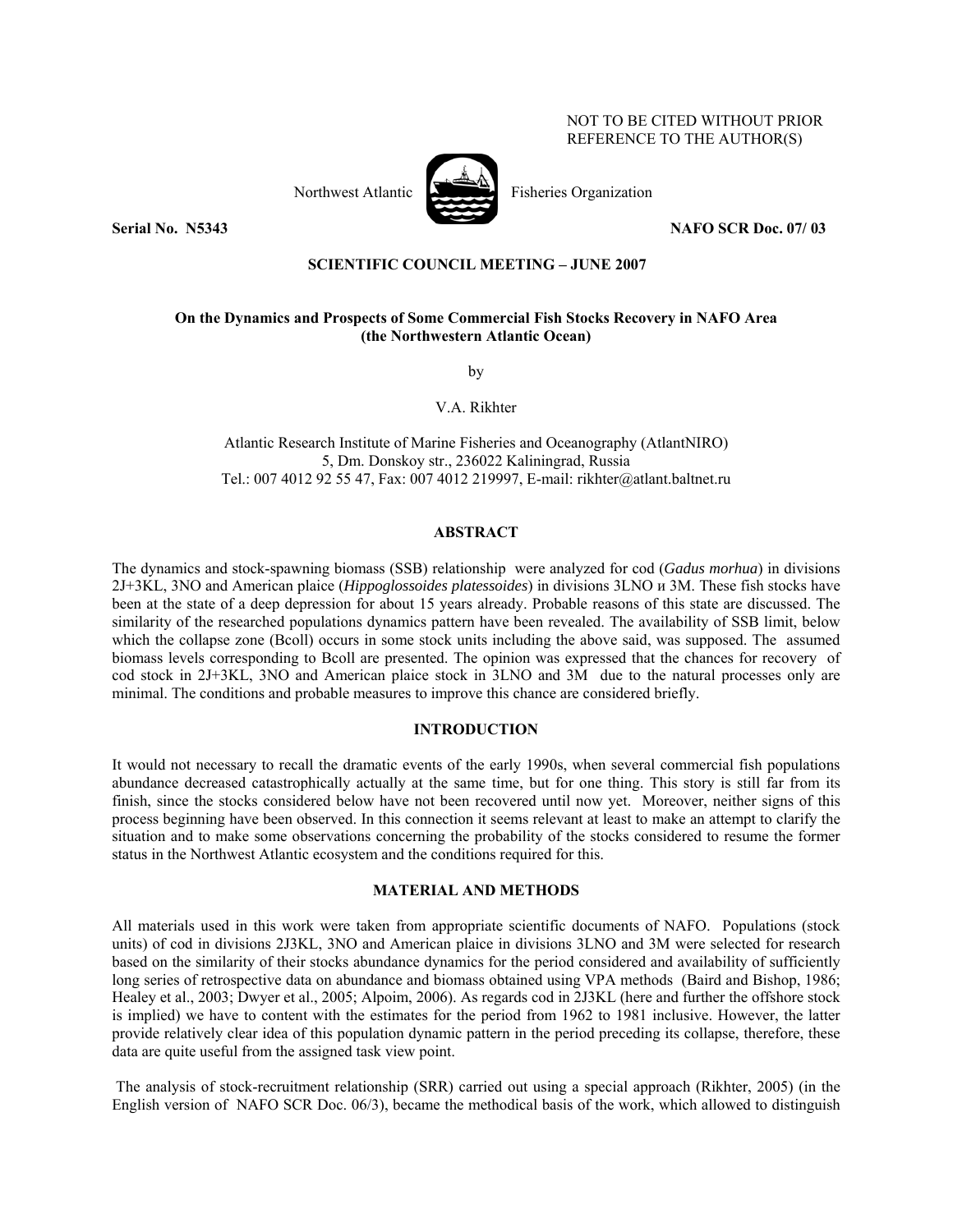zones of high, average and low biomass for every stock unit considered, as well as to assess approximately its limiting reference points and to determine the area of strong year-classes occurrence. The ratios of the average spawning biomass values (MSSBfav against MSSBhigh and MSSBlow) are presented in the work mentioned indicated as Ir and Il (indices describing the extent of SRR manifestation at the right end of the observed SSB respectively).

#### **RESULTS**

The relationship of spawning biomass and abundance of respective year-classes (recruits), as well as approximate boundaries of the limiting reference point Blim (the vertical dashed line); zones of high, average and low SSB (the vertical solid line), numbered as III, II and I respectively; the area of strong year-classes (the horizontal dotted line) and the level (the vertical dash-dotted line), below which, as assumed, the stock reproductive potential decreases sharply, are demonstrated in Fig. 1-4. Estimated Ir and Il are shown in Table 1. Correlation coefficients (r) between recruits abundance and biomass in the range from the levels corresponding the maximum recruitment abundance (arrows in the figures) and further up to the minimal observed SSB were calculated for every population. In all cases the initial level was in the zone III. Estimated r for cod in 2J3KL, 3NO, american plaice in 3LNO and 3M amounted to 0.73, 0.69, 0.67 and 0.30 respectively. Except for American plaice 3М, the relationship appeared reliable with 99% probability.

#### **DISCUSSION AND CONCLUSIONS**

#### **2J+3KL cod (Fig. 1)**

All strong year-classes distinguished on the basis of the criterion selected (Rikhter, 2005), appeared in the zone III only. At SSB values below 600 thous.t, mostly weak or, at best, close to average year-classes formed. In general, the effect of the density relationship within biomass range from 900 thous.t and below is traced rather clear. The similar pattern of SRR was earlier found in the Atlantic herring (Cushing and Harris, 1973). At the same time the authors expressed a concern, that such stock could be exploited up to its extinction. In this case the threshold of the limiting reference point Blim seems to be very high, probably at the level about 600 thous.t. Now let us briefly discuss probable reasons, determining the dynamics of the above said species. The extension of the exclusive economic zone up to 200 miles by Canada in 1977 was likely to justify hopes related to this drastic measure. The exploitation rate was decreased considerably and, in spite of low SSB, relatively abundant year-classes (close to the long-term average) appeared in 1978-1982. The environment conditions in this period were probably rather favorable for young cod survival. According to the data by Drinkwater et al. (2000), the water temperature anomalies integrated by depths were positive in these years. As a result, biomass increased by 1985 (Bishop et al., 1993), however it did not attain the above mentioned boundary of Blim (an important moment). However, after 1982 the long period of low temperatures (Drinkwater et al., 2000) began, which probably played an important role in subsequent appearance of several weak year-classes (Bishop et al., 1993). Besides, catches in 1983-1989 increased significantly and varied within 220-270 thous.t. (NAFO,1994). The combined effect of fishery, density relationship and environment conditions resulted in the drastic reduction of the stock considered in the early 1990s. The spawning biomass was estimated at the level of 64 thous.t in 1991, while in the next year it decreased approximately to 16 thous.t (Bishop et al., 1993). It seems that such drop of abundance had not occurred during the whole previous longtime history of cod fishery in the Northwest Atlantic No indications of any noticeable improvement have been observed up to the recent time (DFO, 2006a).

## **3NO cod (Fig. 2)**

Evidently, all strong year-classes, except for one, occurred in the area of high biomass (zone 3). At SSB below 60 thous.t neither strong year-classes appearance has been observed. Therefore, we have nothing to do but accept the estimate of NAFO Scientific Council (NAFO, 2000), according to which the boundary of Blim is determined by the biomass level about 60 thous.t. In general, the pattern of this population abundance dynamics is similar to that of cod 2J+3KL, including the effect of the density relationship. (Rikhter, 2005). The effect of environment conditions seems to be the same. Relatively abundant year-classes 1975, 1976, 1978 and 1979 (Healey et al., 2003) in combination with low fishing mortality in 1976-1984 provided increase of SSB in the first half and middle of 1980s to the level slightly exceeding the Blim threshold (NAFO, 1994).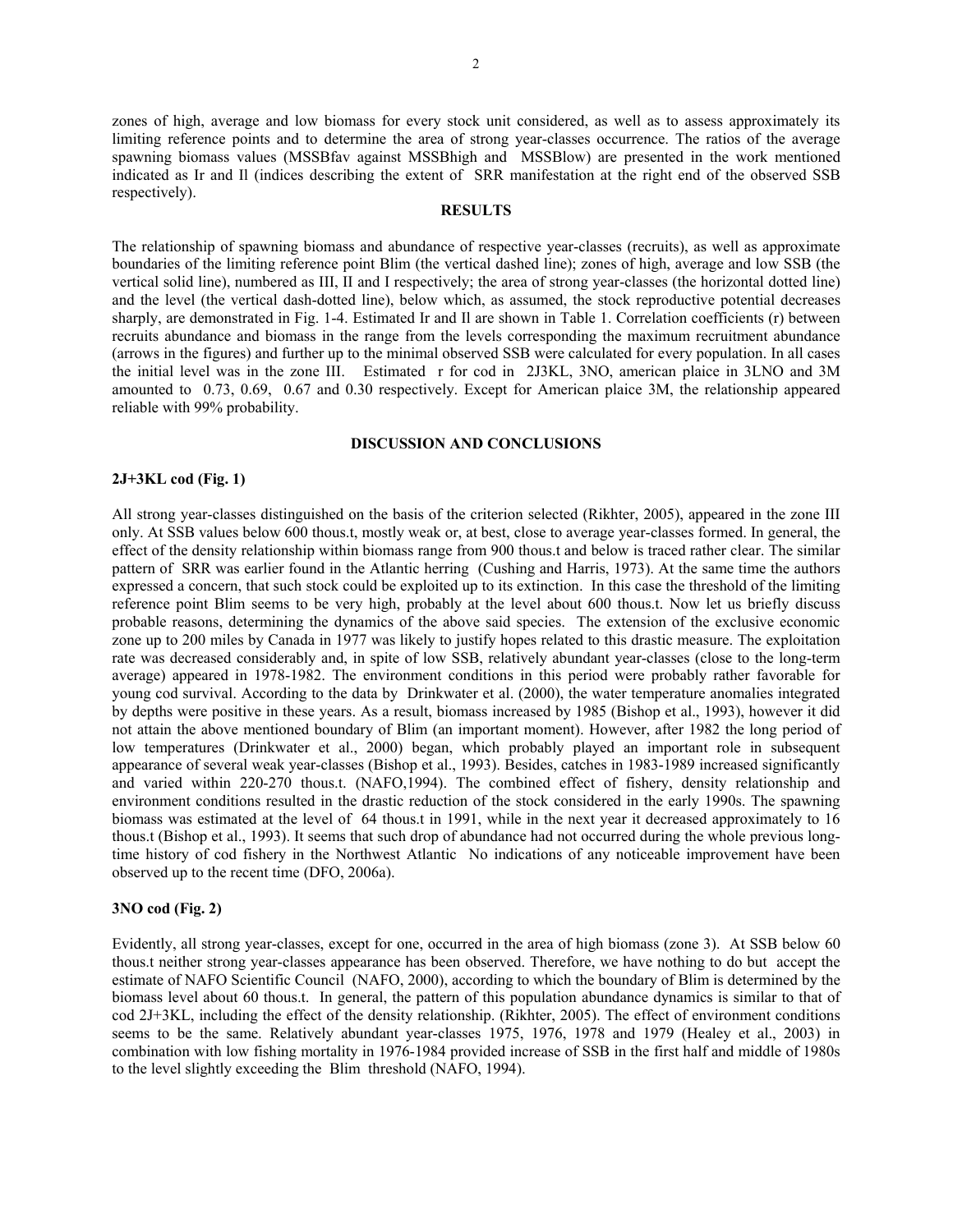The first alerting symptom (the weak year-class 1980), indicating the beginning of the stock deep depression period, appeared in 1983. The abundance of all subsequent year-classes in 1980s, at best, approached to the average longterm level, however, more often it was below this level. At the same time the fishery press increased in the second half of the above said period. As a result, already in 1988 SSB level decreased below Blim boundary. During subsequent years the rapid decrease of abundance continued, and by 2003 the stock biomass decreased to 6 thous.t (Healey et al., 2003).

# **3LNO American plaice (Fig. 3)**

Comparing the results obtained with those for the above considered cod stock units (Fig. 1, 2), it is easy to note a certain similarity of SSB relationships and recruitment (in the abundance dynamics pattern), which is confirmed by Ir and Il as well (Table 1). Therefore, it is possible to assume that collapses of the stocks of American plaice and cod in the early 1990 appeared due to the same reasons. Let turn back to the figure, which demonstrated that strong year-classes appeared in all three biomass zones, however, in the area of high biomass they appeared most often, while weak year-classes were absent almost totally. As regards zone I, no abundant year-classes below 55 thous.t., being apparently the acceptable level of Blim in this case, were observed at all.

# **3М American plaice (Fig. 4)**

Like in the previous cases, the sharpest reduction of this stock occurred in the late 1980-early 1990, followed by a relative stabilization at a very low level (Alpoim, 2006). Strong year-classes occurrence was noted only in zone 3. One relatively abundant year-class appeared in the middle zone at SSB about 4.2 thous.t. At the lower biomass level no good recruitment was observed at all. Therefore, SSB value slightly exceeding 4 thous.t., seems to be assumed as Blim boundary. Estimates of Ir and Il (Table 1) evidence the similarity of this stock dynamics pattern with others considered above.

Now let us try to make some conclusions based on the above said.

The considered populations peculiarities, which allow to combine them into one group are the decrease of biomass in the early 1990s to the extremely low level, the absence of any recovery indications during the subsequent period and availability of the positive correlation between recruitment and spawning biomass within the main observed range of the latter. A very weak manifestation of the compensation factors effect is another feature general to the given group of fishes. It is possible to assume that for some stock units the biomass threshold exists (let us name it as Bcoll), below which a collapse zone begins, where the reproductive ability destructions becomes irreversible, or some special favorable conditions will be required to bring the stock to the norm. For cod in divisions 2J3KL, 3N0 and American plaice in divisions 3LNO and 3М this threshold may be fixed approximately at the level of 60, 30, 55 and 4.1 thous.t respectively (Fig. 1-4). At the same time for American plaice the boundaries of Blim and Bcoll coincide. The following definition is proposed for the latter reference point:

Bcoll is the limit of the spawning biomass, below which the stock recovery probability , if any, becomes minimal, even with total fishery cessation and relatively favorable (average) environment conditions for year-classes formation.

The reference point proposed, like any other reference points, is rather conditional. At this stage of researches we are speaking not about scientifically grounded methods of its estimation, but only about the principal possibility of existing the SSB area for some populations, where deterioration of the recovery ability may become irreversible. Within the frames of the precautionary approach (Babayan, 2000) Bcoll must be interpreted only as an additional reference point to be applied in fishery management for respective populations.

Theoretically the scientists from Canada have already expresses their opinion that any reduction of reproductive ability, stipulated by the low biomass, is able to result in a very prolonged recovery process, if any, or even to lead to the stock collapse (DFO, 2006b). Certainly, the Critical zone (CZ), proposed by them according to the precautionary approach principles concerning the interpretation of the stock size impact on its productivity, is actually similar to the collapse zone. However, one important difference lies in the fact, that CZ is considered in the harvest strategy aspect, while in our case the main emphasis is put on the analysis of stock-recruitment relationship followed by distinguishing of collapse zone for populations with a certain type of density dependence.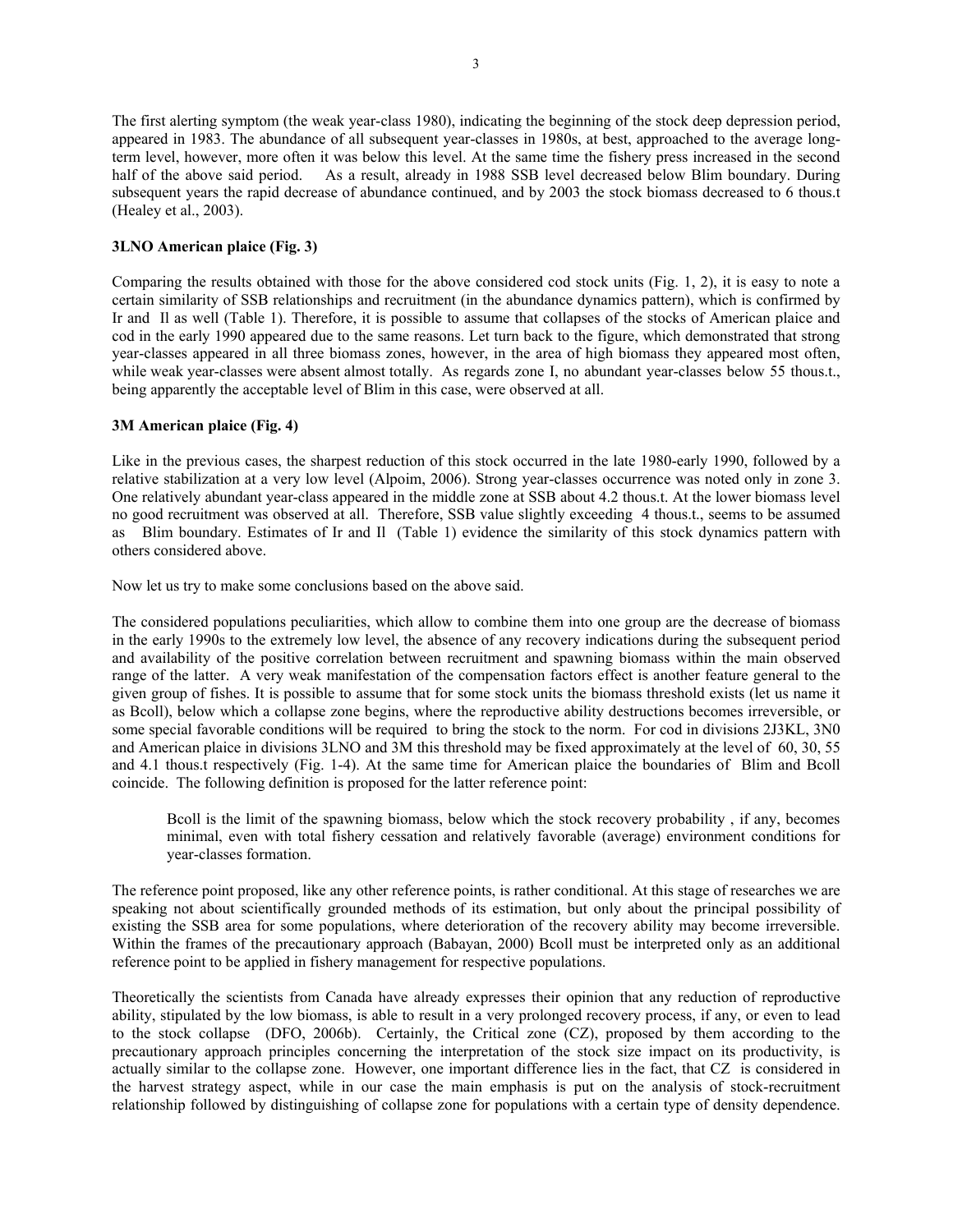Only after this the results obtained are related to the management strategy for respective stock units. Actually simultaneous collapse of the stock units seems to allow to speak about a predisposition of some fish populations to SSB reduction (at certain conditions) to the level, when the recovery ability destructions may become irreversible.

From the above said it follows that the main task of fishery management for fishes of this group is to maintain the spawning biomass at the level significantly above Bcoll threshold. It seems that the warning signal for introduction firm measures to the fishery restriction (including fishery ban) shall be the stock biomass reduction to Blim level.

However, at present the above mentioned task (as can be easily guessed) is not urgent to the populations considered. Instead it is worth to discuss the conditions and probable measures, which are able more or less to facilitate the stocks biomass increase to the level providing a high probability of successful reproduction.

Evidently, that environment conditions affecting recruitment abundance have to be most favorable for relatively strong year-classes formation. The most important factors in the areas of Labrador and Newfoundland may be the water temperature (abiotic factor), especially during the spawning period and at the first year of life; food supply at the early development stages and abundance of food competitors and predators (biotic factors). As we know, an important role in the stock recovery is assigned to the anthropogenic factor as well. Naturally, neither fishery of the stocks in the collapse state can be even spoken about. As follows from the data by Shelton and Morgan (2006), even by-catch of 3NO cod and 3LNO American plaice at the current conditions may become one of the serious factors preventing the stocks recovery. On the other hand, the strictly specialized, target fishery is able to decrease considerably the abundance of undesirable predators and food competitors. And finally, in the future it seems quite possible, even though in the crucial cases considered above, to provide as a supplementary measure, artificial stock recruitment until the spawning biomass attains the level corresponding to the normal natural reproduction. It seems that the current technical possibilities of aquaculture allow to maintain at satisfactory level the stocks of not only anadromous species, but also merely sea fishes.

In conclusion it is worth to say some words about the prospects of the considered stocks recovery. It is logically to assume that the longer depression period lasts, the less chance for successive recovery is left in view of probable unfavorable (for the certain population) changes of ecosystem, for example, the increase of food competitors and predators, i.e. actually the partial replacement of some species by others, which become dominating species. This process, at the worst, can appear an irreversible one. In our case the populations have already been in the collapse state for about 15 years. During this period undesirable changes could occur in the ecosystem. If it is so, the chance of natural recovery of cod in 2J3KL, 3NO and American plaice in 3LNO and 3М are minimal. The conclusions by Shelton and Morgan (2006) concerning populations considered by them are not optimistic also. Probable the development and implementation of a special program (Stocks recovery strategy) will be required to improve the chance to recover the above stocks. In the wide sense we may speak about the ecosystem approach to the live marine resources study, since without any clear knowledge about relations and interactions of the most important commercial species in a certain ecosystem, it is useless to solve the task of their fishery management with the above said approach.

#### **ACKNOWLEDGMENTS**

I am very grateful to V.K.Babayan for his comments to the article and to N.A. Barkova for preparation of the figures.

# **REFERENCES**

Alpoim R. MS 2006. An assessment of American plaice (Hippoglossoides platessoides) in NAFO division 3M. NAFO SCR Doc., No. 38, Serial No. N5261, 28 p.

Babayan V.K. 2000. Precautionary approach in TAC assessment. M.: VNIRO, 192p

Baird J.W. and C.A. Bishop. MS 1986. Assessment of the cod stock in NAFO divisions 2J+3KL. NAFO SCR Doc., No. 47, Serial No. N1163, 50 p.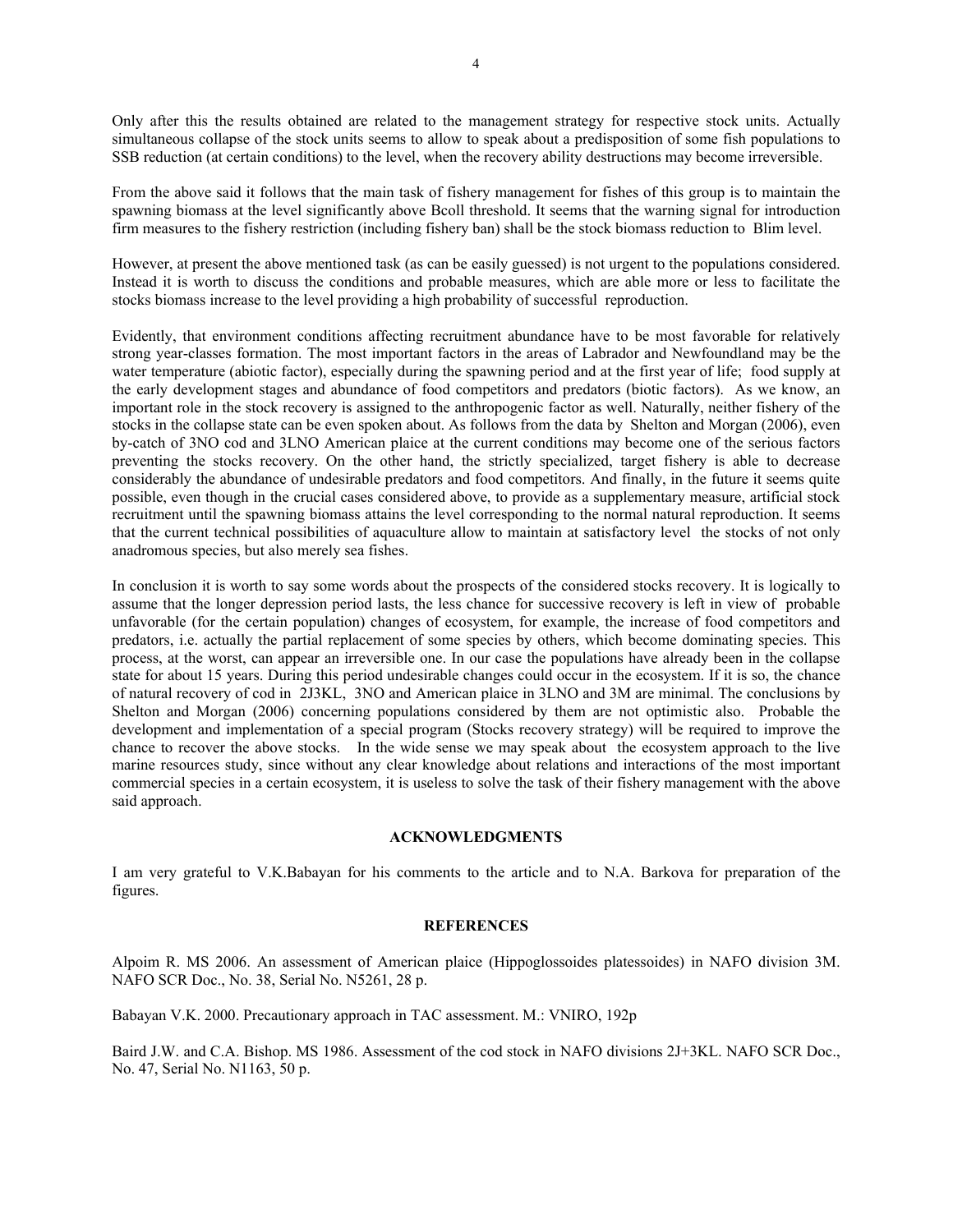Bishop C.A., E.F. Murphy, M.B. Devis, J.W, Baird, J.A. Rose. MS 1993. An assessment of the cod stock in NAFO divisions 2J+3KL. NAFO SCR Doc., No. 86, Serial No. N271, 51 p.

Cushing D.H., J.G.K. Harris. 1973. Stock and recruitment and the problem of density-dependance. Rapp. Process-Verb. Cons. int Explor. Mer. Vol. 164: 142-155.

DFO. 2006a. Stock assessment of northern (2J3KL) cod in 2006. DFO Can. Sci. Advis. Sec. Sci. Advis. Rep. 2006/015.

DFO. 2006b. A harvest strategy compliant with the Precautionary Approach. DFO Can. Sci. Advis. Sec. Sci. Advis. Rep. 2006/023.

Drinkwater K.F., E. Colbourne, D. Gilbert. 2000. Overview of environmental conditions in the Northwest Atlantic in 1998. NAFO Sci. Coun. Studies, 33: 39-87.

Dwyer K.S., M.G., Morgan, D.M. Parsons, W.B. Brodie, B.P. Healey, P.A. Shelton, H. Murua. MS 2005. An assessment of American plaice in NAFO divisions 3NO. NAFO SCR Doc., No. 61, Serial No. N5147, 79 p.

Healey B.P., E.F. Murphy, D.E. Stansbury, J. Brattey. MS 2003. An assessment of the cod stock in NAFO divisions 3NO. NAFO SCR Doc., No. 59, Serial No. N4878, 62 p.

NAFO. 1994. Scientific Council Reports 1993. Dartmouth N. S. Can., 234 p.

NAFO. 2000. Scientific Council Reports 1999. Dartmouth N. S. Can., 327 p.

Rikhter V.A. 2005. On the possible approach to the analysis of the stock-recruitment relationship of some abundant fishes in the Northwestern Atlantic ocean, and the role of the latter in fish abundance and fishery management . Voprosy rybolovstva, Vol 6, No. 4(24), p. 761-770.

Shelton P.A. and M.J. Morgan. 2006. Is by-catch mortality preventing the rebilding of cod (Gadus morhua) and American plaice (Hippoglossoides platessoides) stocks on the Grand Bank? J. Northw. Atl. Fish. Sci., Vol. 36: 1-17.

Table 1. Estimates of the mean spawning biomass (MSB) and their ratios (Ir и Il) in four fish stocks units in NAFO area .

| Stock unit     | <b>MSBfav</b> | MSB high    | <b>MSBlow</b> | -lr  | 11   |
|----------------|---------------|-------------|---------------|------|------|
|                | (thous.t)     | $-thous.t)$ | (hous.t)      |      |      |
| $2J+3KL$ cod   | 865           | 841         | 185.0         | 1.03 | 4.68 |
| 3NO cod        | 115           | l 14        | 27.8          | 1.01 | 4.11 |
| 3LNO American  | 129           | 168         | 36.5          | 0.77 | 3.53 |
| plaice         |               |             |               |      |      |
| 3M<br>American | 7.0           | 7.8         | 2.0           | 0.90 | 3.42 |
| plaice         |               |             |               |      |      |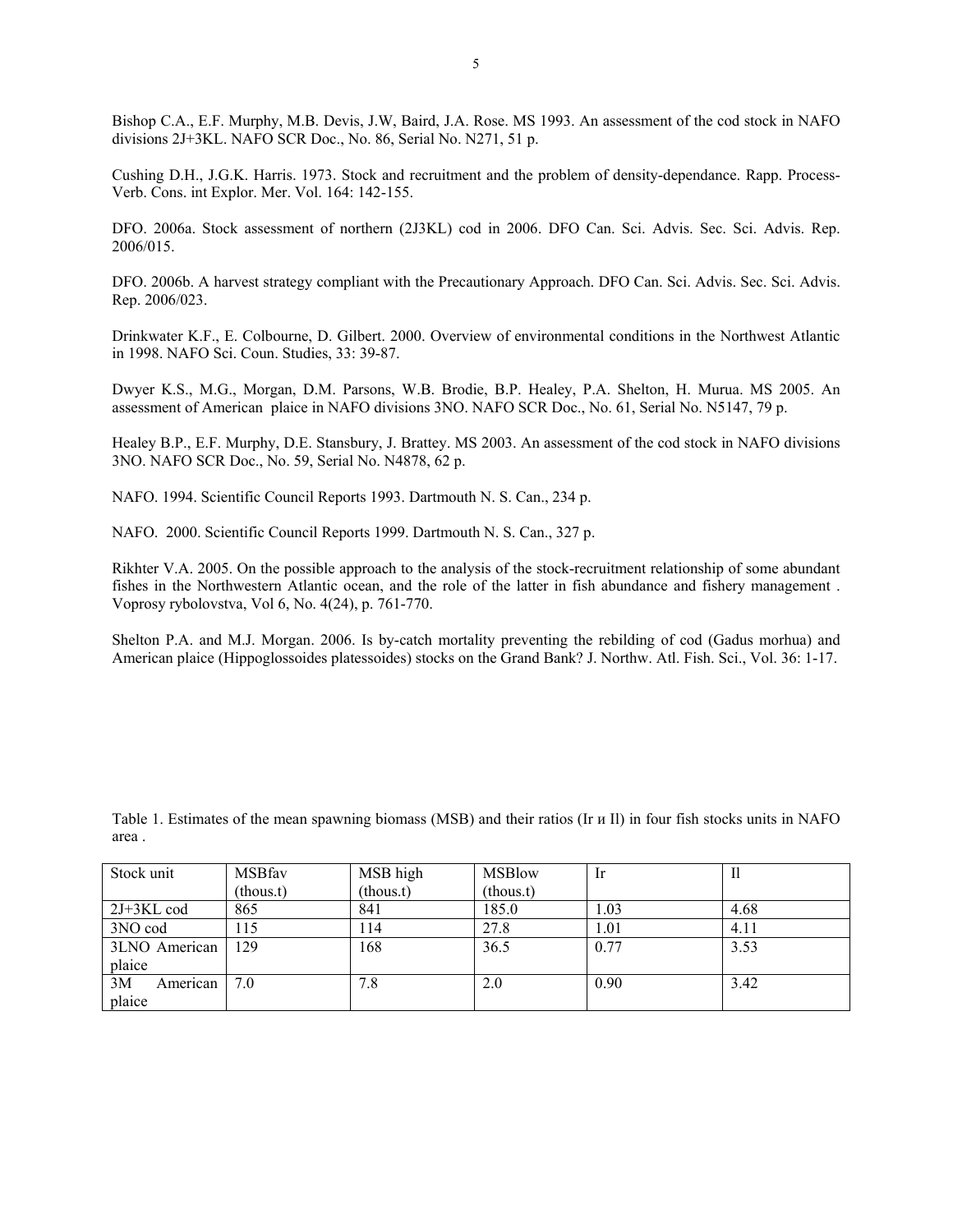

Fig. 1. Relationship of cod recruitment and spawning biomass in divisions 2J+3KL.



Fig. 2. Relationship of cod recruitment and spawning biomass in divisions 3NO.